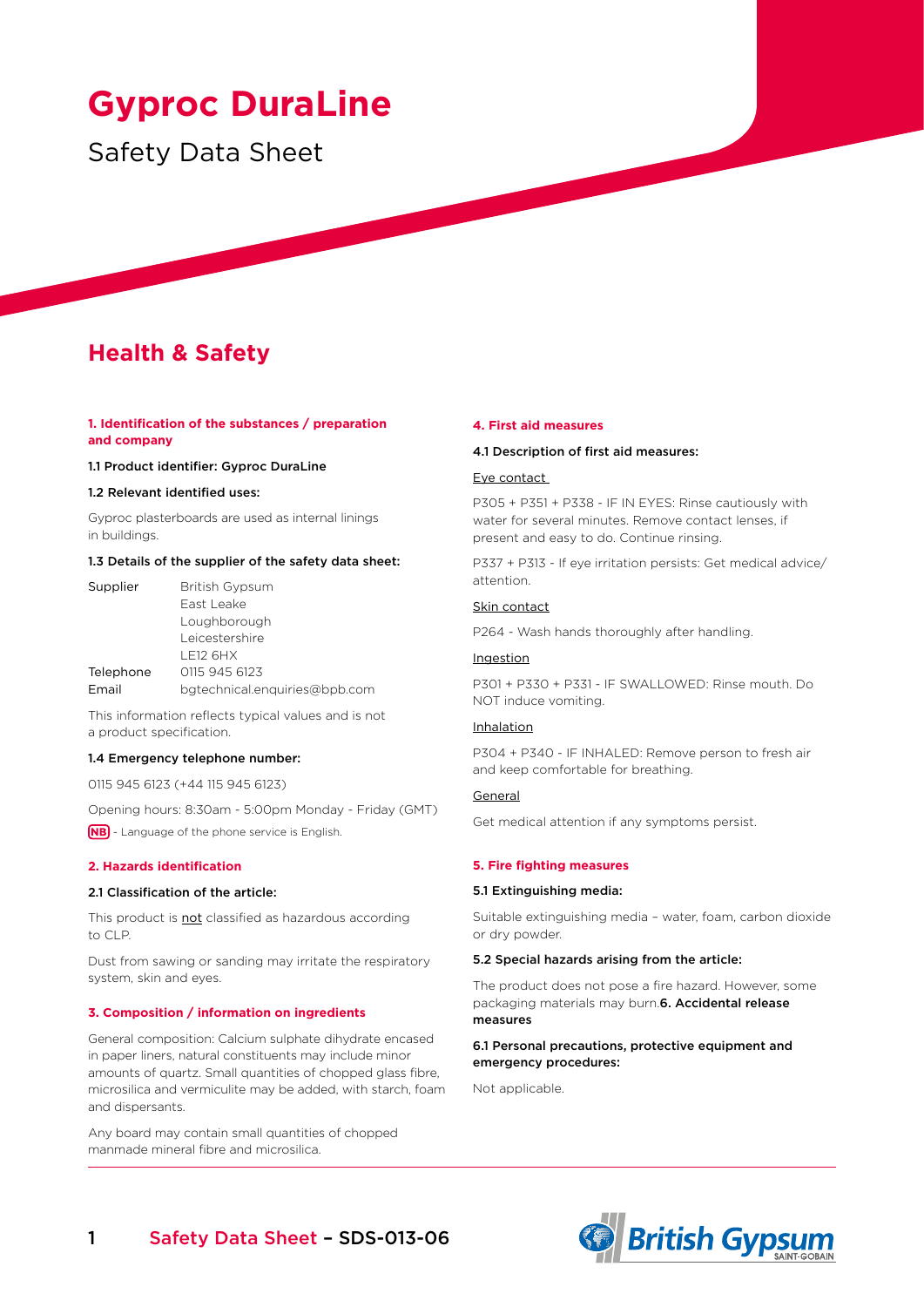# **Health & Safety**

# **7. Handling and storage**

# 7.1 Precautions for safe handling:

Use - Minimise dust generation when sawing or sanding in poorly ventilated places. Avoid eye contact - see Section 8 for recommended personal protective equipment, and Section 3 for hazards identification.

Plasterboards will not support body weight in between rafters, joints or frame members.

Manual handling – Sheets of plasterboard can be unwieldy, use an appropriate lifting technique. The weight of each sheet can vary between products. For manual handling purposes assume the following:

#### Gyproc DuraLine weights

| <b>Board</b> | <b>Board</b> | <b>Board</b> | l Board      | l Pallet   |
|--------------|--------------|--------------|--------------|------------|
| thickness    | width        | length       | weight       | weight     |
| mm           | mm           | mm           | kg           | l tonnes   |
| 15           | 1200         | 2400<br>3000 | 42.5<br>53.3 | 1.9<br>1.9 |

**NB** - All weights are approximate.

Mechanical handling - The dimensions of the pallet vary depending on the product size. To avoid potentially overloading a lift truck, it is important that any effect on load centres is considered. The nominal weight of each palletised load is given within the weights table in this section of this document.

# 7.2 Conditions for safe storage, including any incompatibilities:

Storage - Store on pallets supplied in dry conditions. To maintain stability, place pallets on firm level ground, and ensure that stacks are both level and vertical.

**(NB)** - When working with individual boards, only work from a single pallet, not a stack.

# Pallet stacking heights

The maximum stack heights on level concrete on level concrete floors and vertical stacks are as follows:

|      |              | Board width mm   Board length mm   Pallet stack height packs |
|------|--------------|--------------------------------------------------------------|
| 1200 | 2400<br>3000 |                                                              |

#### **8. Exposure control / personal protection**

#### 8.1 Control parameters:

#### Workplace exposure limit

| <b>Substance</b>                  | <b>Total inhalable</b>                             | Respirable             |  |
|-----------------------------------|----------------------------------------------------|------------------------|--|
| Plaster                           | $10mg/m3$ 8hr TWA                                  | $4mg/m3$ 8hr TWA       |  |
| Quartz (silica)                   |                                                    | $0.1$ mg/m $3$ 8hr TWA |  |
| Man Made Mineral<br>Fibres (MMMF) | 5mg/m <sup>3</sup> 8hr TWA<br>(gravimetric method) |                        |  |

#### 8.2 Exposure controls:

### **Personal protection**

| Respiratory | P284                                                              |
|-------------|-------------------------------------------------------------------|
|             | Use only in well-ventilated areas.<br>Wear eye / face protection. |
|             | Face masks to FN 149 FFP2                                         |
|             |                                                                   |
| Skin        | P303                                                              |
|             | Wear suitable protective clothing.                                |
| <b>Lve</b>  | P305 / P313                                                       |
|             | Wear eye / face protection.                                       |
|             | Eye protection to BS EN 166.                                      |
|             |                                                                   |

#### **9. Physical and chemical properties**

### 9.1 Information on basic physical and chemical properties:

| <u>Appearance</u> | Flat sheet boards in different widths and   |
|-------------------|---------------------------------------------|
|                   | thicknesses, with a square or tapered edge. |

### **10. Stability and reactivity**

# 10.1 Reactivity:

No special physical conditions need to be avoided. No specific restrictions regarding incompatible materials.

#### **11. Toxicological information**

# 11.1 Information on toxicological effects:

No known toxicological effects.

#### **12. Ecological information**

Stable product with no known adverse environmental effects.

#### **13. Disposal consideration**

#### 13.1 Waste treatment methods:

Gypsum, the main raw material for plasterboard, is a sulphate but is classified as non-hazardous. Waste from gypsum plasterboard products is fully recyclable.

For more information contact the British Gypsum Plasterboard Recycling Service Team on 0800 633 5040 or visit the British Gypsum website at british-gypsum.com

#### **14. Transport information**

Not classified as hazardous for transportation.

#### **15. Regulatory information**

Not classified as hazardous under the CLP regulations.